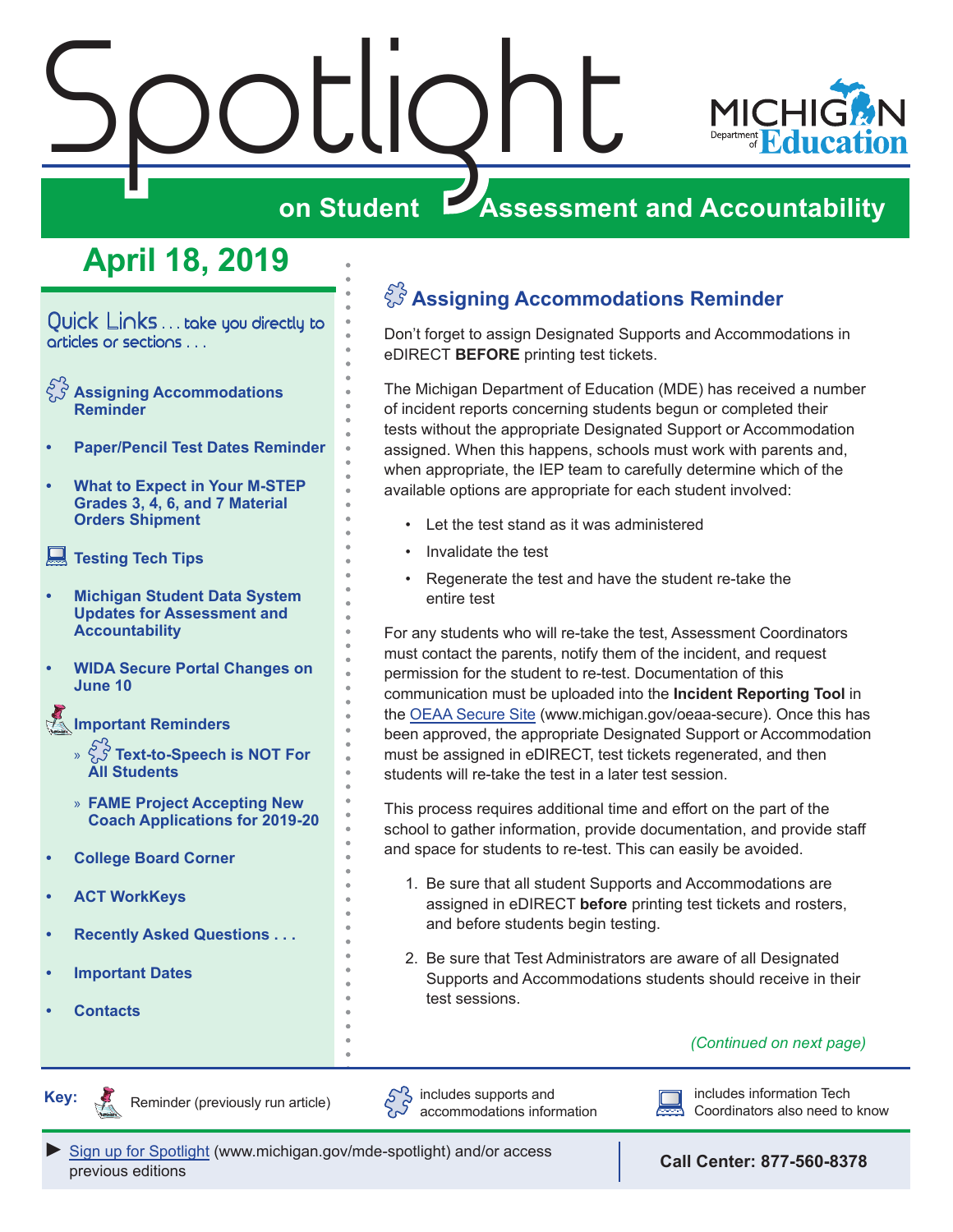<span id="page-1-0"></span>For information about how to assign designated supports and accommodations in eDIRECT, go to the [eDIRECT](https://mi.drcedirect.com/Documents/Unsecure/Doc.aspx?id=d0365d77-3c33-425b-8571-2fe03be0e55f)  [User Guide](https://mi.drcedirect.com/Documents/Unsecure/Doc.aspx?id=d0365d77-3c33-425b-8571-2fe03be0e55f) on [e-DIRECT](https://mi.drcedirect.com) (https://mi.drcedirect.com). Go to **All Applications** → **General Information** → **Documents**, select **M-STEP Spring 2019** and then select **Show Documents**.

### **Paper/Pencil Test Dates Reminder**

All paper/pencil tests **must** be given according to the published Summative Testing Schedule. The [Summative](https://www.michigan.gov/documents/mde/Testing_Schedule_for_Summative_Assessments_635008_7.pdf)  [Testing Schedule](https://www.michigan.gov/documents/mde/Testing_Schedule_for_Summative_Assessments_635008_7.pdf) and the [M-STEP List of Important Dates](https://www.michigan.gov/documents/mde/M-STEP_List_of_Important_Dates_634788_7.pdf) are available on the [M-STEP web page](www.michigan.gov/mstep) (www.michigan.gov/ mstep). The online testing window does not apply to the paper/pencil assessment.

### **What to Expect in Your M-STEP Grades 3, 4, 6, and 7 Material Orders Shipment**

Schools that **did not** select the alternate delivery date for the grades 3, 4, 6, and 7 materials ordering shipment will receive their material orders this week.

Schools that **did** select the alternate delivery date will receive their material orders next week.

For detailed information about what to expect in this shipment, see the article, **What to Expect in Your Initial Material Orders** Shipment in the [March 28,](https://www.michigan.gov/documents/mde/Spotlight_3-28-19_650667_7.pdf)  [2019 edition of the Spotlight](https://www.michigan.gov/documents/mde/Spotlight_3-28-19_650667_7.pdf).

### **Testing Tech Tips**

Here are the top reported issues and solutions from the start of testing:

- In general, restarting INSIGHT or a device clears most issues.
- M-STEP will try to reconnect if a connection is lost. There is a new waiting screen that will keep trying for up to five minutes. This screen is new. "Exit" is the only button on this screen; students can wait for a reconnection or click to exit immediately and then log back in.
- Content caching servers (TSM or COS) need to be within 30 seconds of the correct time. Servers occasionally drift off the correct time and may need to be updated. Time.gov and pool.ntp.org are recommended sources for computer time. Windows. com is not a recommended source.
- Content caching servers (TSM or COS) need to download audio and video content for accommodations, M-STEP ELA (Listening), and/or Early Literacy and Mathematics Benchmark Assessments. This is as simple as checking the boxes and updating content, but those boxes must be checked every year. If INSIGHT is returning an error relating to MP3s, this is a potential cause.

### **Michigan Student Data System Updates for Assessment and Accountability**

The Office of Educational Assessment and Accountability (OEAA) will use the Fall and Spring Michigan Student Data System (MSDS) General Collections (fall and spring student count day) along with Student Record Maintenance (SRM) files to update student enrollment and demographics for assessment and accountability reporting. To ensure accuracy, districts will need to submit SRMs to update their student enrollment (exits and new enrollments) and student

### *(Continued on next page)*

**Call Center: 877-560-8378** (select appropriate option) for assistance with assessment or accountability issues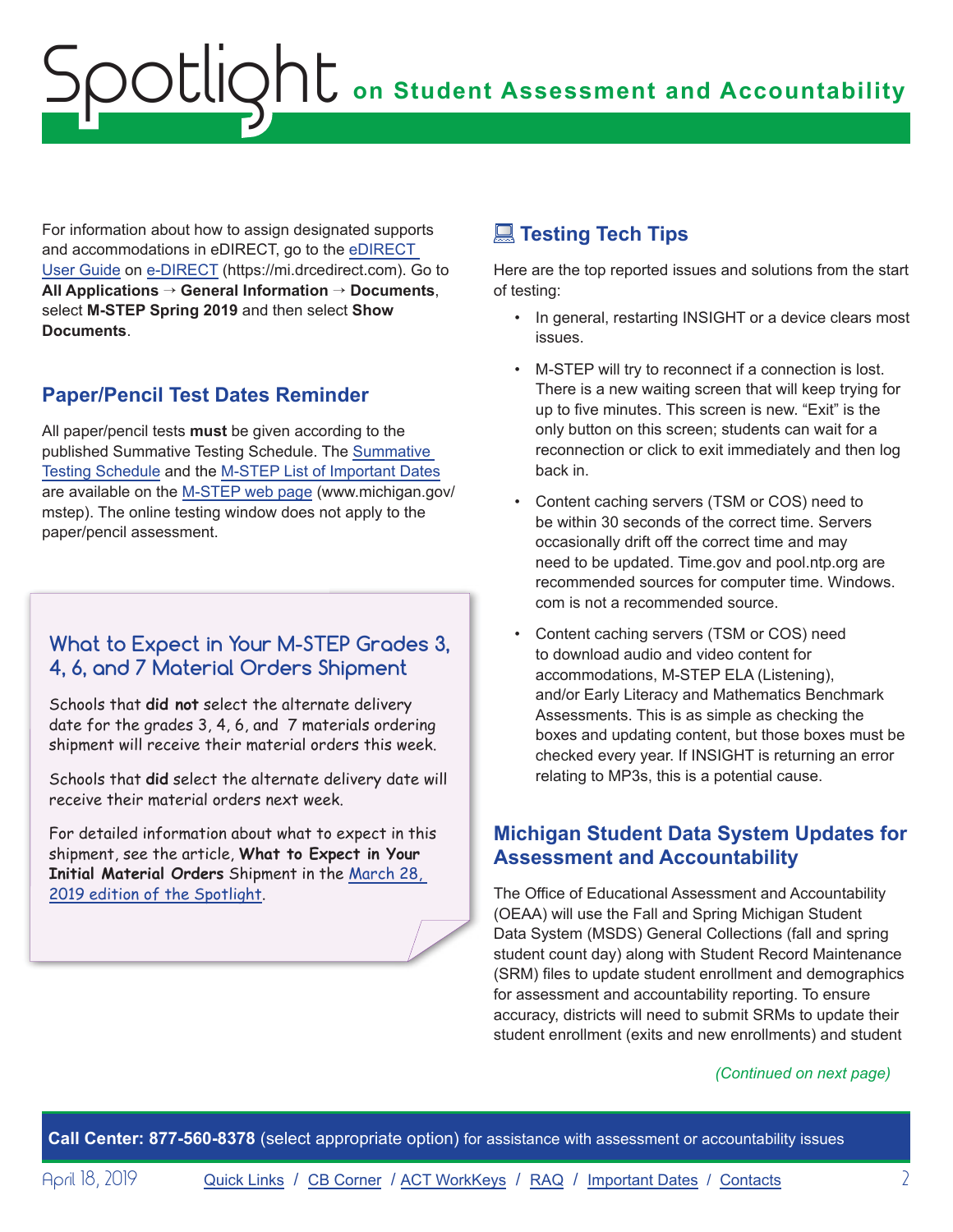<span id="page-2-0"></span>demographics (including changes/corrections to student names) in MSDS by the submitted and certified dates listed below:

- **English learner students in grades K-12** (students taking the WIDA ACCESS or WIDA Alternate ACCESS for ELLs)
	- SRM files must be submitted and certified in MSDS by **5:00 PM on May 23, 2019**.
	- ◆ OEAA will use SRMs with an "as of date" on or **before March 22**. **Important note:** If an SRM file is submitted with an "as of date" after March 22, it will not be picked up by OEAA and included in assessment and accountability reporting.
- **Students in grades 3-8, 11 and required grade 12 students** (students taking the M-STEP, MI-Access, SAT, PSAT 8/9 in grade 8, and WorkKeys)
	- SRM files must be submitted and certified in MSDS by **5:00 PM on June 17, 2019**.
	- w OEAA will use SRMs with an **"as of date" on or before May 31**. **Important note:** If an SRM file is submitted with an "as of date" after May 31, it will not be picked up by OEAA and included in assessment and accountability reporting.
- **Students in grades 9 and 10** (students taking the PSAT 8/9 for grades 9 and PSAT 10)
	- Currently grades 9 and 10 are not included in accountability but MSDS data will be used for assessment reporting.
	- SRM files must be submitted and certified in MSDS by **5:00 PM on June 17, 2019**.

w OEAA will use SRMs with an **"as of date" on or before May 31**. **Important note:** If an SRM file is submitted with an "as of date" after May 31, it will not be picked up by OEAA and included in assessment reporting.

### **NOTE:** The article on **W-APT for Pre-K Students** has been removed for further clarification.

More information will be provided in next week's Spotlight edition.

### **WIDA Secure Portal Changes on June 10**

### **Usernames to Convert to Email Address**

Upon first login after June 10, 2019, all WIDA Secure Portal users will be prompted to convert their login username to their work email address. This change is being implemented to make it easier for users to remember login information and ensure accuracy of WIDA Secure Portal user contact information.

### **Inactive Accounts**

Beginning on June 10 and on an ongoing monthly basis, WIDA will delete WIDA Secure Portal accounts that have not been logged into for three years. If you have not logged into the WIDA Secure Portal for a significant period of time, you should do so now in order to maintain an active account and retain your certificate of completion for any WIDA administration quizzes.

These changes have **no impact to your OEAA Secure Site account or WIDA AMS account**. Contact WIDA Client Services with any questions about these changes, at 866-276-7735 or by sending an email to [help@wida.us](mailto:help%40wida.us?subject=).

**Call Center: 877-560-8378** (select appropriate option) for assistance with assessment or accountability issues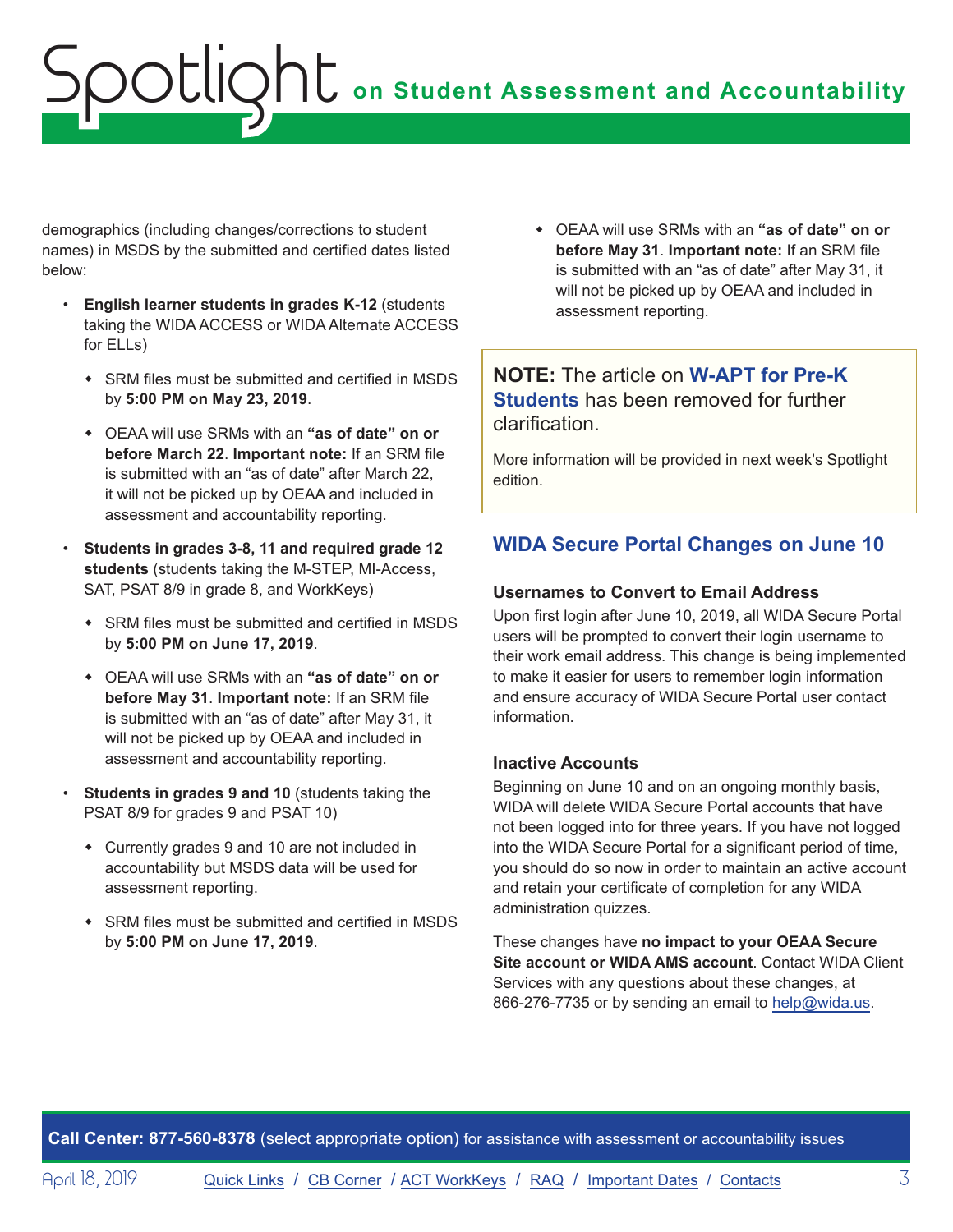# <span id="page-3-0"></span>Reminders **Important Reminders**

# $\sqrt[S]{3}$  Text-to-Speech is NOT For All Students

Educators who are enabling either the **Text-to-Speech** option or the **Text-to-Speech Passage** option for students taking the M-STEP assessments this spring are reminded that this Designated Support and Accommodation must NOT be enabled for all students in a grade level, school, or district.

**Text-to-Speech** is a Designated Support option for mathematics, ELA, science, and social studies. It is intended to be a support that educators selectively designate **individual students to use**; its use is based on whether or not a student **needs it on a regular basis** in the classroom, and students should be **familiar with using this type of support in the classroom**.

**Text-to-Speech Passage** is an accommodation for ELA grades 6 and 7 and is therefore **ONLY** available for use by students with an IEP or 504 plan and is **ONLY** available to those students if their IEP or 504 plan outlines the need for its use.

**Note:** If you assign this Designated Support or Accommodation to students, you must do so **before** printing test tickets.

The Michigan Department of Education closely monitors overuse of this Designated Support and Accommodation during the testing window. Overuse may lead to training remediation plans being requested by OEAA, and schools could be designated as a school that should be monitored for the 2020 M-STEP testing window.

For full descriptions and requirements about the use of these and other Universal Tools, Designated Supports, and Accommodations, review the [Supports & Accommodations](https://www.michigan.gov/documents/mde/Michigan_Accommodations_Manual.final_480016_7.pdf)  [Guidance Document](https://www.michigan.gov/documents/mde/Michigan_Accommodations_Manual.final_480016_7.pdf).

Click on the icon to access the **Assessment Coordinator Training Guide** or go to any assessment web page and look for the icon.



*(Continued on next page)*

**Call Center: 877-560-8378** (select appropriate option) for assistance with assessment or accountability issues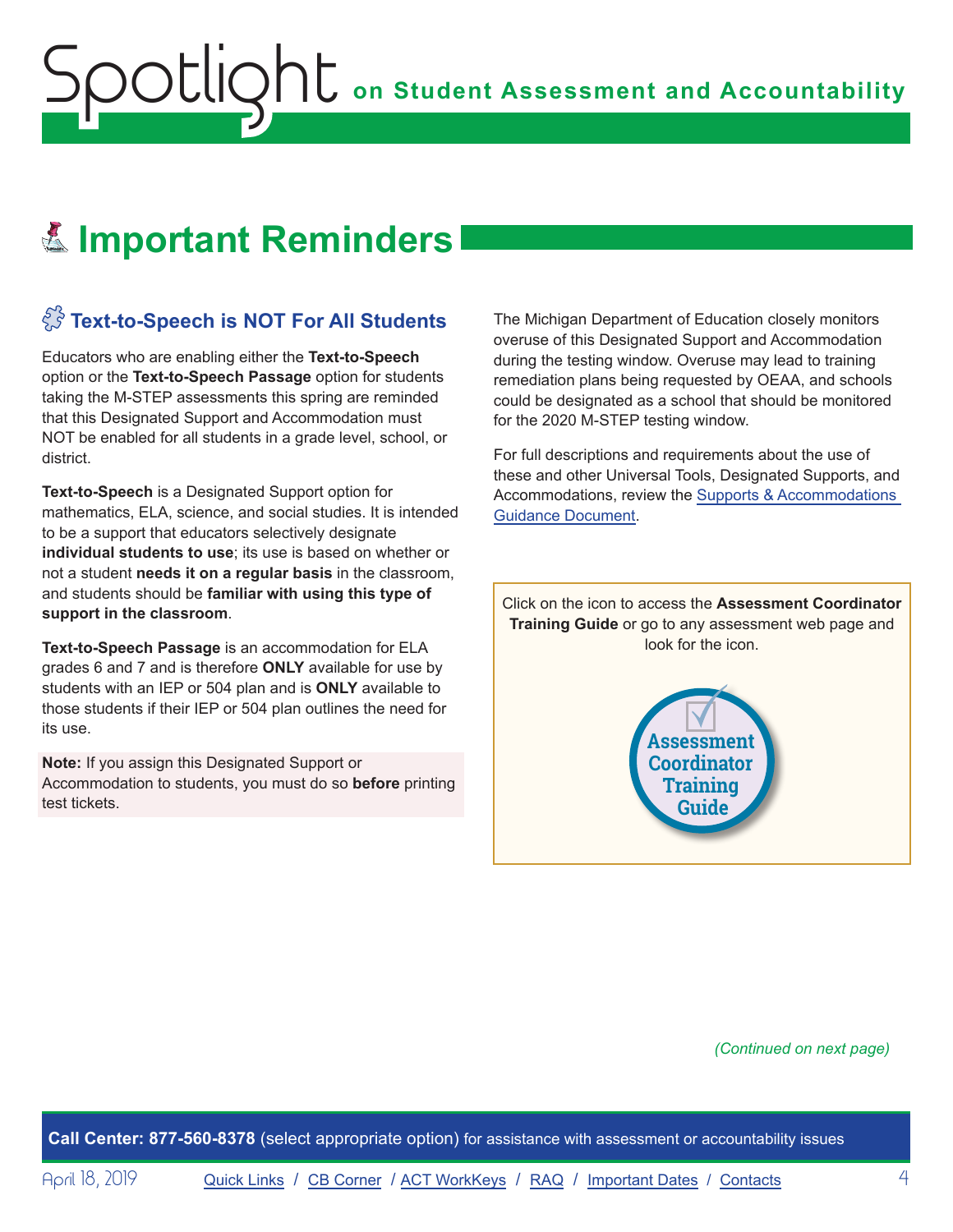### <span id="page-4-0"></span>**FAME Project Accepting New Coach Applications for 2019-20**

The Formative Assessment for Michigan Educators (FAME) project is entering its 12th year and is now seeking interested educators who would like to lead a local learning team of teachers to explore, implement, and reflect on the formative assessment process in their classrooms. FAME coaches are not expected to be the local expert on the formative assessment process—rather, FAME coaches are learners along with their learning team.

More information on the FAME project and access to the online [2019-20 New FAME Coach application](https://www.surveymonkey.com/r/FAMEnewcoachapp) (www. surveymonkey.com/r/FAMEnewcoachapp) is available on the [MDE Formative Assessment Process](https://www.michigan.gov/mde/0,4615,7-140-22709_55936---,00.html) page (www. michigan.gov/mde/0,4615,7-140-22709\_55936---,00.html) or the FAME [public page](https://famemichigan.org/) (https://famemichigan.org).

The deadline to apply is **Friday, May 3, 2019**. If you have any questions, contact Kimberly Young, MDE/OEAA at [youngk1@michigan.gov](mailto:youngk1%40michigan.gov?subject=) or 517-241-7061.



- All FAME coaches are supported by one of 10 Regional Lead Coaches who are specially trained to provide assistance with formative assessment content, material, and facilitation needs.
- The formative assessment process, when used by students and teachers in an effective and intentional manner, connects to Michigan's Top 10 in 10 Strategic Goals 2, 3, and 4.
- Go to the [FAME public website](http://www.FAMEMichigan.org) (www. FAMEMichigan.org) and listen to noted formative assessment expert Dr. Margaret Heritage answer the question, "What impact would formative assessment best practices have on student learning if they were used widely?"

**Call Center: 877-560-8378** (select appropriate option) for assistance with assessment or accountability issues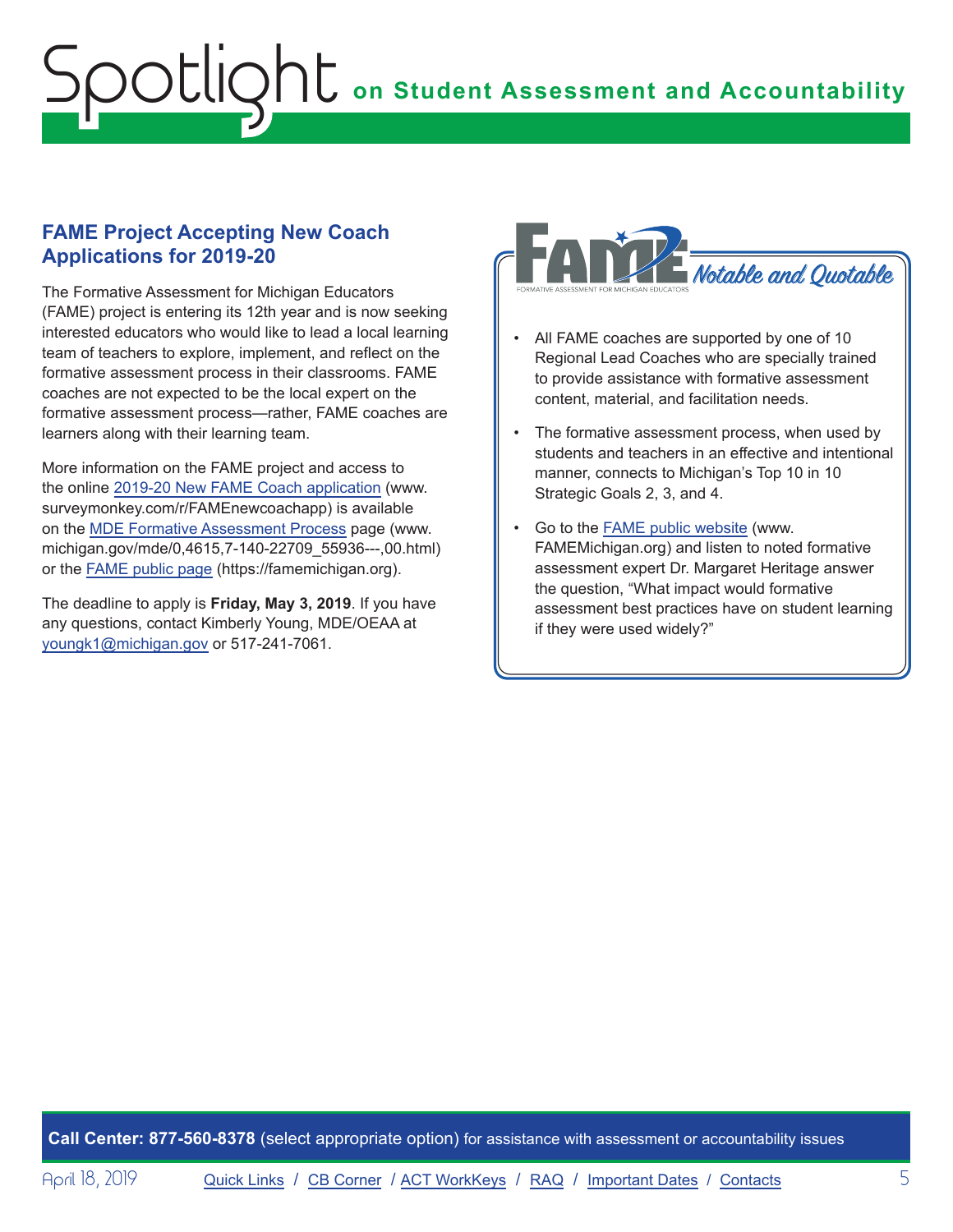# <span id="page-5-1"></span>College Board Corner

<span id="page-5-0"></span>Spotlight

 *Information on SAT*™*, PSAT 8/9*™*, and PSAT10*™ *provided by the College Board*

### **Questions about Spring PSAT 8/9, PSAT 10, or SAT?**

- call the Michigan Educator Hotline: 866-870-3127 (select Option 1)
- email [michiganadministratorsupport@](mailto:michiganadministratorsupport%40collegeboard.org?subject=) [collegeboard.org](mailto:michiganadministratorsupport%40collegeboard.org?subject=)

Although we still have makeup testing to complete, we just want to give a huge THANK YOU to all administrators and educators who did all of the hard work and planning to administer the PSAT 8/9, PSAT 10, and SAT with Essay!

### **SAT Makeup Materials**

If your school did not respond to the survey requesting SAT makeup materials and still needs purple SAT test books for use on April 23, contact the Michigan Educator Hotline at 866-870-3127 immediately.

### **Makeup Material Delivery**

**Please note:** For schools that requested makeup materials, test books will come in a separate shipment from the return materials. They may arrive on a different day.

### **UPS Pickup**

We are arranging multiple UPS pickups for your school.

- We are scheduling at least 3 pickups per school, one per week during the testing window.
- Test coordinators will receive an email the week of April 15 and April 22 with the date(s) and time(s) of the pickup(s) scheduled for that week.
- $\bullet$  These pickup dates can be used for any materials that are ready to be returned.
- $\bullet$  The emails will also provide information if the date and time needs to be rescheduled with UPS.
- w If you **do not need the pickups, NO action is required**; simply ignore the email and let the driver know you do not have any materials to return.
	- □ **NOTE:** Although we work with UPS on the date and time we expect them to show up at your school, we cannot control when drivers arrive.
	- $\Box$  If the driver does not arrive at the scheduled time, just securely hold materials until the next pickup time.
- If you have a regularly-scheduled UPS pickup at your school, feel free to give materials to the driver at that time as well. These pickups are not required to be used.

For students testing in the accommodated testing window, hold all testing materials and return them when all students have finished testing in the window.

For students testing on the PSAT makeup dates, hold all testing materials and return them when all students have finished testing.

The **last day to return answer sheets** for PSAT 8/9, PSAT 10, and SAT with Essay is **April 26, 2019**, **to be included in accountability reporting**.

#### *(Continued on next page)*

**Call Center: 877-560-8378** (select appropriate option) for assistance with assessment or accountability issues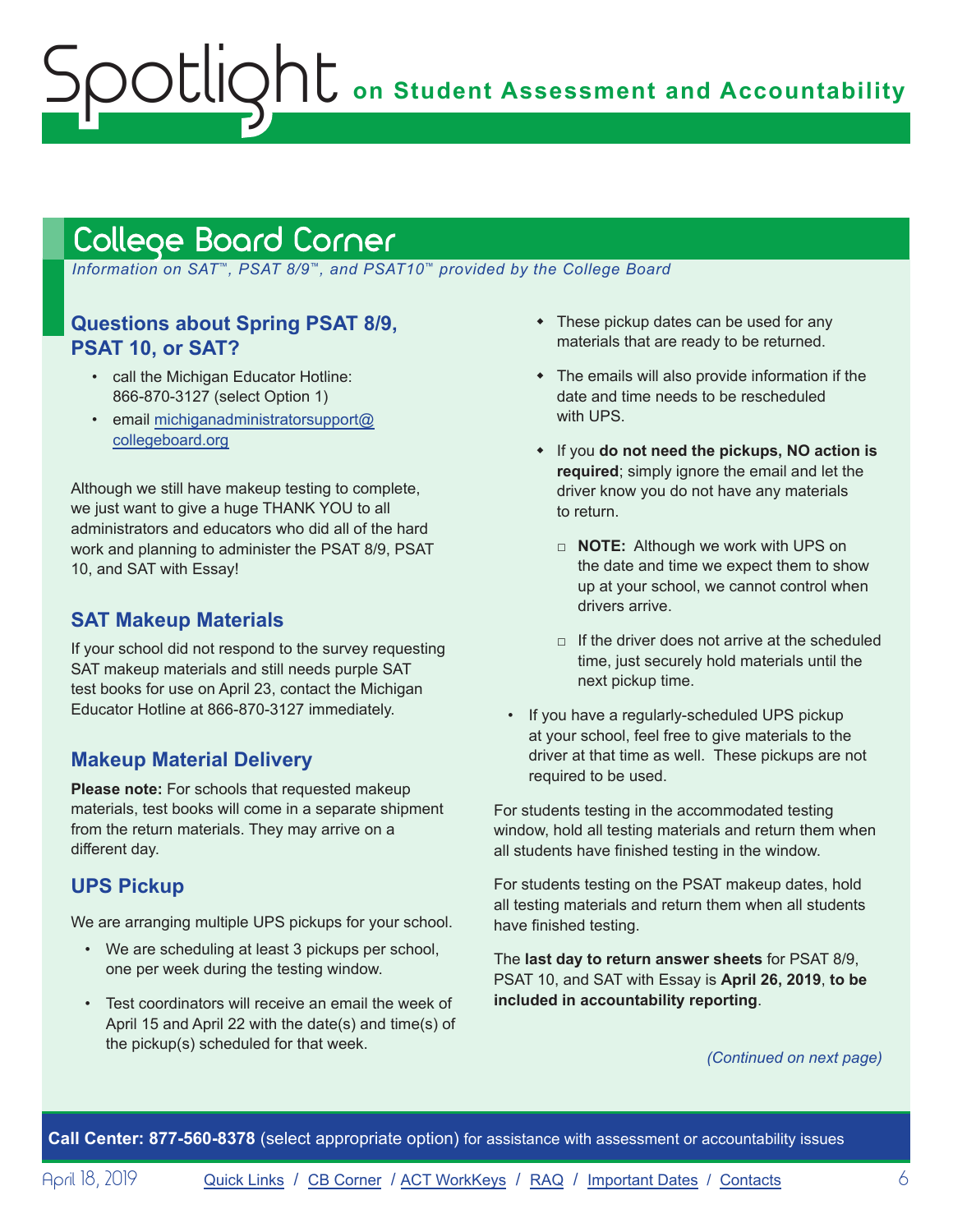### **Score Release**

Students who participated on the initial test day for SAT will receive access to their scores in their College Board account beginning on **May 2, 2019**; students who participated in PSAT 8/9 or PSAT 10 will receive access beginning on **May 20, 2019**.

**Note:** Some scores will be released later for reasons that may include participation in the accommodated testing window or on the makeup testing date(s),

late receipt of answer sheets, incorrect packaging of materials, or other exceptional conditions that require additional attention. Scores for these students will be released daily as they become available. Educators will have access to scores in the K-12 reporting portal by the end of June, after the completion of all answer document verification activities.

For schools who have never accessed the K-12 reporting portal, more information will be available as we get closer to the release of scores for educators.

**Call Center: 877-560-8378** (select appropriate option) for assistance with assessment or accountability issues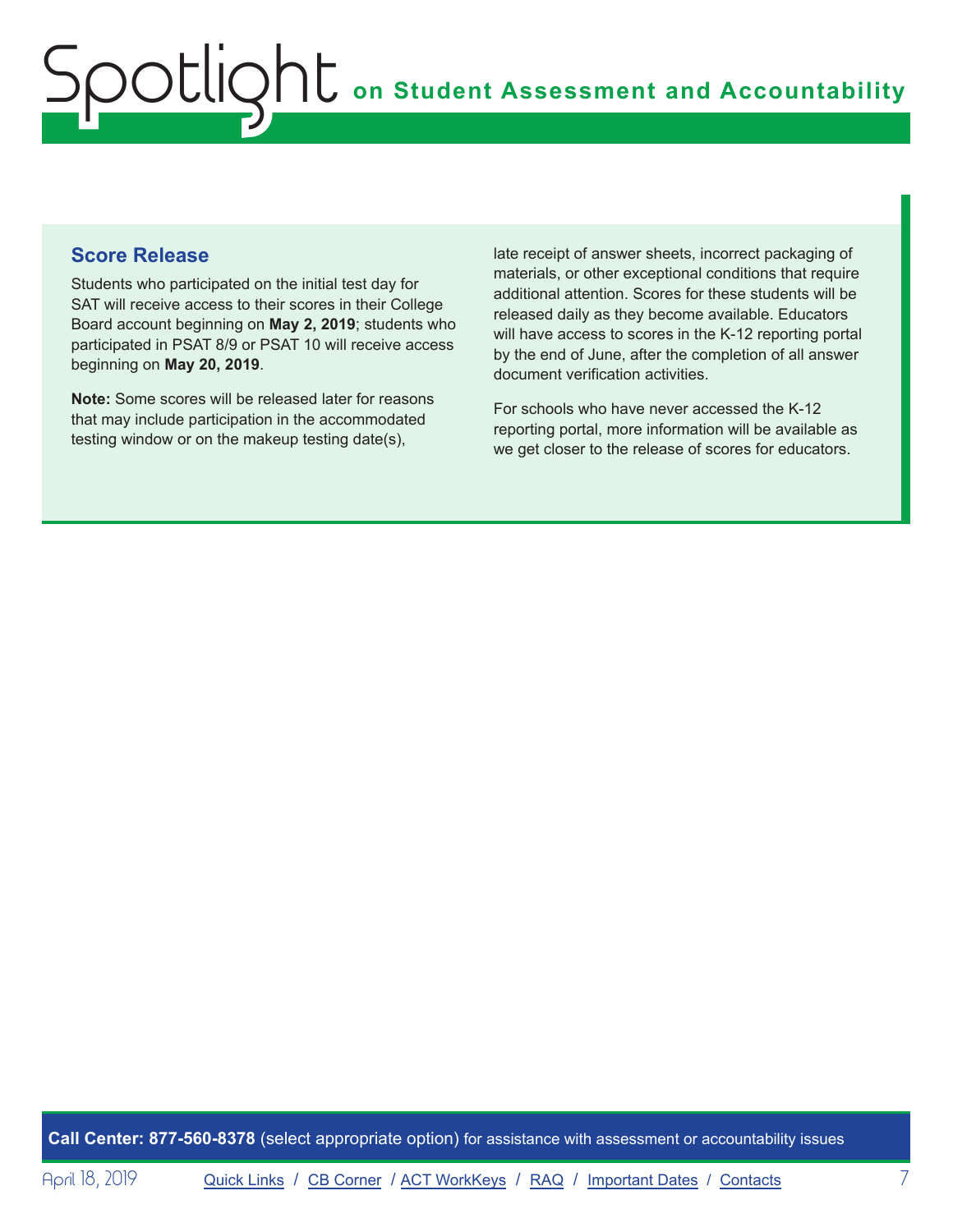<span id="page-7-1"></span><span id="page-7-0"></span>

Information on ACT WorkKeys<sup>®</sup> provided by the ACT®.

### **Makeup Test Administration**

The makeup ordering window has closed. Materials ordered during the makeup ordering window (April 10 – 11, 2019) are scheduled for delivery by **April 19, 2019**. If you did not order makeup materials, no materials will be sent.

**Important:** The ACT WorkKeys test booklets for the initial test date are different than those for the makeup test date. Do not use test booklets or accommodations forms from the initial test date during the makeup administration. Students testing with initial test booklets on the makeup test date will not receive scores.

The standard time makeup testing date is **Wednesday, April 24, 2019**. Contact ACT promptly if you cannot test due to a school-wide emergency or closure.

The accommodations makeup testing window is **April 24 – 30, 2019**.

All makeup administrations must follow the same initial test day policies and procedures that are detailed in the [ACT WorkKeys Administration - Standard Time Paper](http://www.act.org/content/dam/act/secured/documents/pdfs/WK-Admin-SD-Std-Time-Paper-Secured.pdf) and for the [ACT WorkKeys Administration Manual](http://www.act.org/content/dam/act/secured/documents/pdfs/WK-Admin-SD-Accoms-Secured.pdf)  [for Accommodations and English Learner Supports](http://www.act.org/content/dam/act/secured/documents/pdfs/WK-Admin-SD-Accoms-Secured.pdf) manuals. Both manuals are posted on the [ACT-hosted](http://www.act.org/stateanddistrict/michigan)  [website](http://www.act.org/stateanddistrict/michigan) (www.act.org/stateanddistrict/michigan) on the **WorkKeys on Paper** page in the **Administration** stage.

### **Returning Makeup Materials to ACT**

The process for returning makeup materials is the same as the initial test date. For detailed information about post-testing activities such as collecting, packing, and returning materials, refer to the [April 4, 2019 Spotlight](https://www.michigan.gov/documents/mde/Spotlight_4-4-19_651703_7.pdf)  [Newsletter](https://www.michigan.gov/documents/mde/Spotlight_4-4-19_651703_7.pdf) (www.michigan.gov/mde-spotlight).

If you still have secure materials from the initial test date, return them with your makeup materials.

### **Materials Pickup**

FedEx is scheduled to pick up the makeup standard time test materials for return to ACT on **April 25, 2019** and the accommodations test materials on **May 1, 2019**. Please have your materials ready for pick up by 8:00 AM on each of these days.

If your materials are not picked up within two business days after the scheduled pickup date, call ACT to arrange a new pickup.

**Important:** Standard time and accommodations makeup materials must be received at ACT no later than **May 7, 2019**. Late-arriving answer documents will not be scored.

### **Contacting ACT**

If you have questions, you may:

- 1. contact ACT via the [Contact Us web page](http://www.act.org/aap/state/contact.html) (<www.act.org/aap/state/contact.html>)
- 2. call ACT at 800-553-6244, 9:30 AM 6:00 PM ET
	- standard time: ext. 2800
	- accommodations: ext. 1788
- 3. email accommodations questions to [ACTStateAccoms@act.org](mailto:ACTStateAccoms%40act.org?subject=)

**Call Center: 877-560-8378** (select appropriate option) for assistance with assessment or accountability issues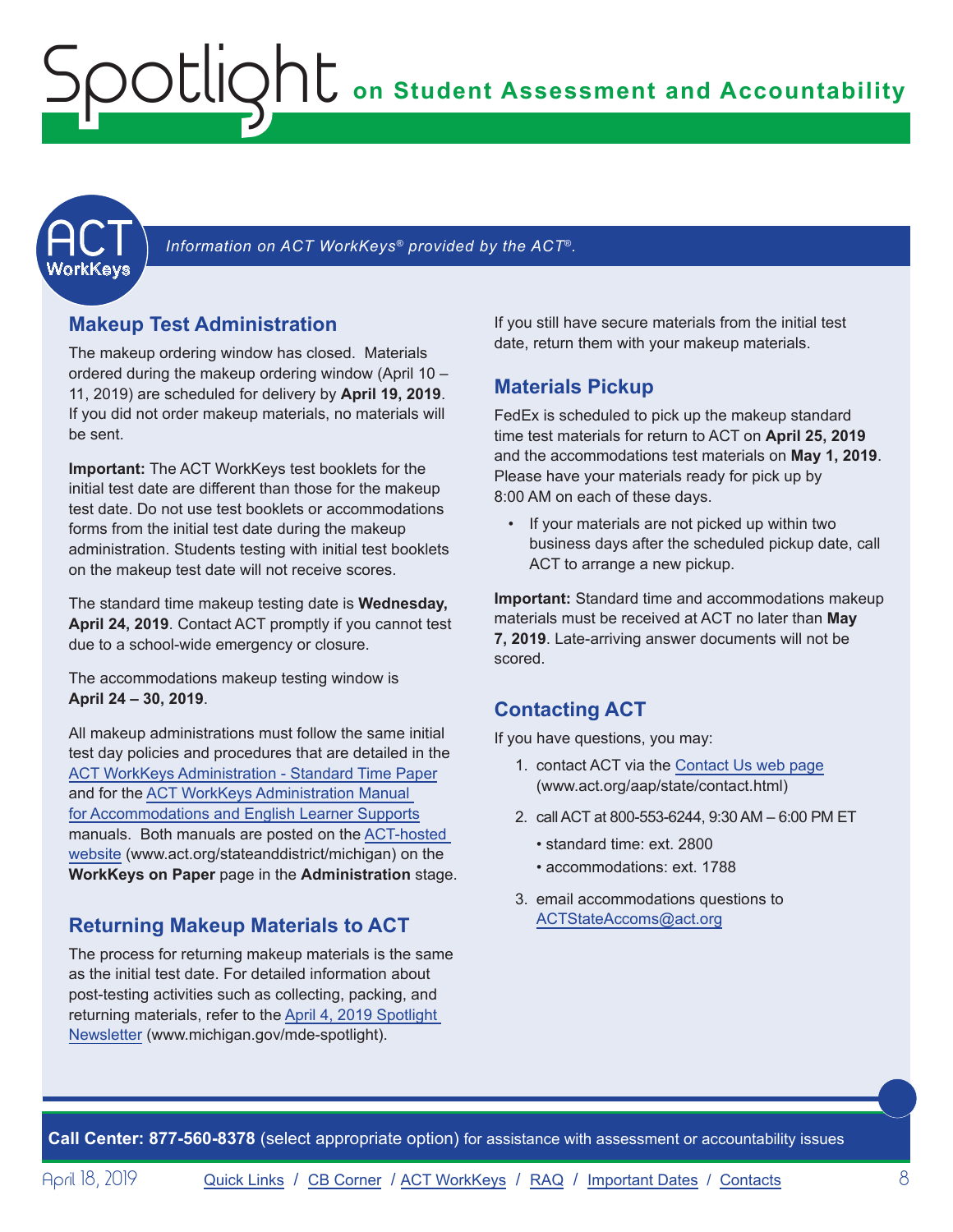# <span id="page-8-0"></span>**Recently Asked Questions . . .**

### **Once a student has completed testing, what can/ can't they do while waiting for other students to finish?**

Students taking the M-STEP, MI-Access, or Early Literacy and Mathematics Benchmark assessments can read a paper copy of a nonacademic book after they have completed testing (no electronic readers are allowed). Students cannot draw, color, or do homework or any other academic work.

Students taking the PSAT 8/9, PSAT 10, SAT with Essay, or ACT WorkKeys are not allowed to access other materials. Closely follow the instructions in the test administration manuals for these assessments.

### **How do I get the OEAA-approved multiplication chart for my students with an IEP/504 plan?**

You will need to email [mde-oeaa@michigan.gov](mailto:mde-oeaa%40michigan.gov?subject=) with the number of students who will be using the chart based on their IEP/504 plan, along with the district and school name. Do not wait until the last minute to request the chart because we cannot guarantee you will get it in time.

### **A student is taking M-STEP mathematics and the question says to plot three points. The student can only plot two. How do we fix this?**

- 1. Does the question really call for plotting three points? Not all the graphing questions do, and a question might refer to three points but have one already plotted.
- 2. The student may have double-clicked and plotted two points on top of one another. "Undo" or "Clear" the answer and try again.

3. Try rebooting the testing device or using a different one. This gives a second chance to get around either human or technical problems.

If the problem persists, file an incident report to help the Michigan Department of Education track down the problem.

### **When can M-STEP paper/pencil tests be administered for off-site testing?**

Paper/Pencil test administrations must occur on the initial testing or makeup days designated for paper/pencil testing. The online M-STEP test administration window does not apply for paper/pencil testing. For more information on the assigned dates for M-STEP paper/pencil testing see the following documents.

- [M-STEP List of Important Dates,](https://www.michigan.gov/documents/mde/M-STEP_List_of_Important_Dates_634788_7.pdf) Spring 2019
- [M-STEP Test Administration Manual, Spring 2019](https://www.michigan.gov/documents/mde/M-STEP_Test_Administration_Manual_630729_7.pdf)
- [Summative Testing Schedule, Spring 2019](https://www.michigan.gov/documents/mde/Testing_Schedule_for_Summative_Assessments_635008_7.pdf)

These documents can also be found on the [M-STEP web](www.michigan.gov/mstep)  [page](www.michigan.gov/mstep) (www.michigan.gov/mstep).

### **How do I get a student's name, date of birth, or gender changed on the OEAA Secure Site?**

Student information is updated daily on the Office of Educational Assessment and Accountability (OEAA) Secure Site from the Michigan Student Data System (MSDS). Districts can do a student record maintenance (SRM) file and submit the changes in MSDS and it will update the Secure Site later that day or overnight. Since these updates do not change a student's UIC number or barcode number, this is not required to be done until the SRM deadlines mentioned in this issue of the Spotlight. Barcode labels and test tickets can be used with errors in the student's name and DOB.

### *(Continued on next page)*

**Call Center: 877-560-8378** (select appropriate option) for assistance with assessment or accountability issues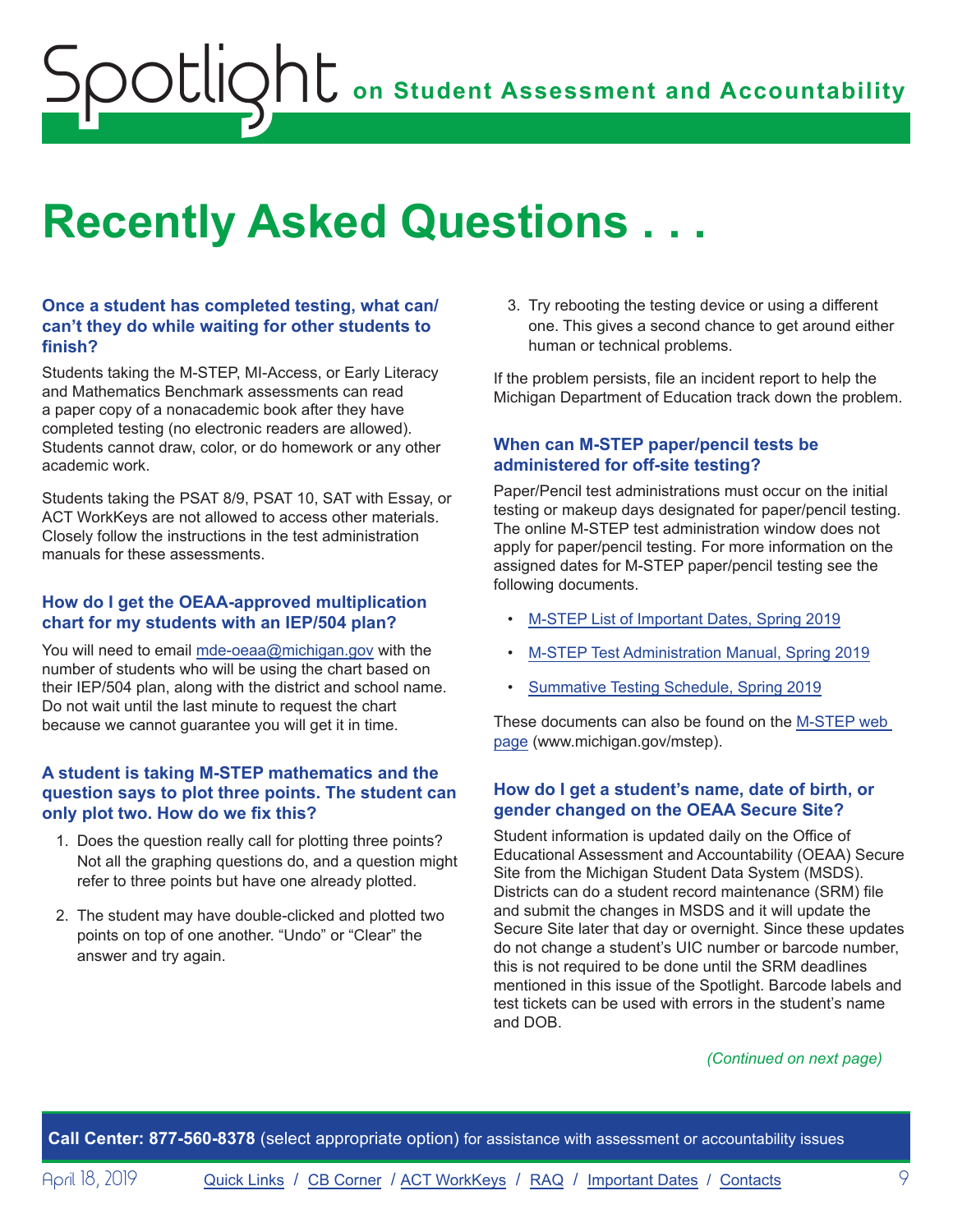### **If a student moves, how do I remove them from our testing and accountability?**

If a student is no longer enrolled in the school and has not already tested, you can unassign the student from the test on the OEAA Secure Site. If the student is taking the M-STEP or MI-Access online, you can remove the student from the test session in eDIRECT but you cannot remove the student from eDIRECT. Whether a student has tested or not, accountability is based on the student's enrollment in the MSDS, so make sure the student is exited from the district/school in MSDS by the SRM deadlines mentioned in this issue of the Spotlight.

### **Why can't my student(s) hear the TTS – Items Only Designated Support that is assigned in eDIRECT?**

First verify that TTS – Items Only is assigned to the student in eDIRECT for the test being administered. If it is assigned, the computer volume settings need to be turned on and turned up prior to the student logging into the testing application, INSIGHT.

Once the student is logged into the test, there is an audio check, and the student can control the volume of TTS within the **Options** menu of the test. Students cannot access computer volume controls while in INSIGHT, but physical volume dials might still work. This could also be the cause of the problem: a student might mute their headphones by absentmindedly playing with an audio dial or button during testing.

### **Where do I report students who have taken a local social studies assessment for MI-Access P/SI?**

In June, schools will be asked to submit reasons why a student did not test on the Answer Documents Received and Not Tested page of the OEAA Secure site. Since we did not receive a social studies assessment for the student(s), they will show as not tested and the school will be able to submit a not tested reason of "Local Alternative Soc. Studies (P/SI Levels Only)" as the reason and provide the additional information about the assessment that will be requested.

### **I am trying to order a reader script for the MI-Access FI and am not able to find it; what do I do?**

MI-Access does not utilize Readers Scripts. MI-Access does have Listening Scripts for FI Accessing Print and Using Language listening items and those may be ordered in the Additional Materials section of the OEAA Secure Site.

For online test takers, MI-Access has Text-to-Speech defaulted to "on". This will appropriately read each item to the student.

For paper/pencil test takers, review the guidance provided in the Test Administration Manual (TAM), which includes some scripting information. In addition, the TAM outlines the appropriate use of the "Do Not Read Aloud Table" found in the inside cover of each paper/pencil test booklet.

**Call Center: 877-560-8378** (select appropriate option) for assistance with assessment or accountability issues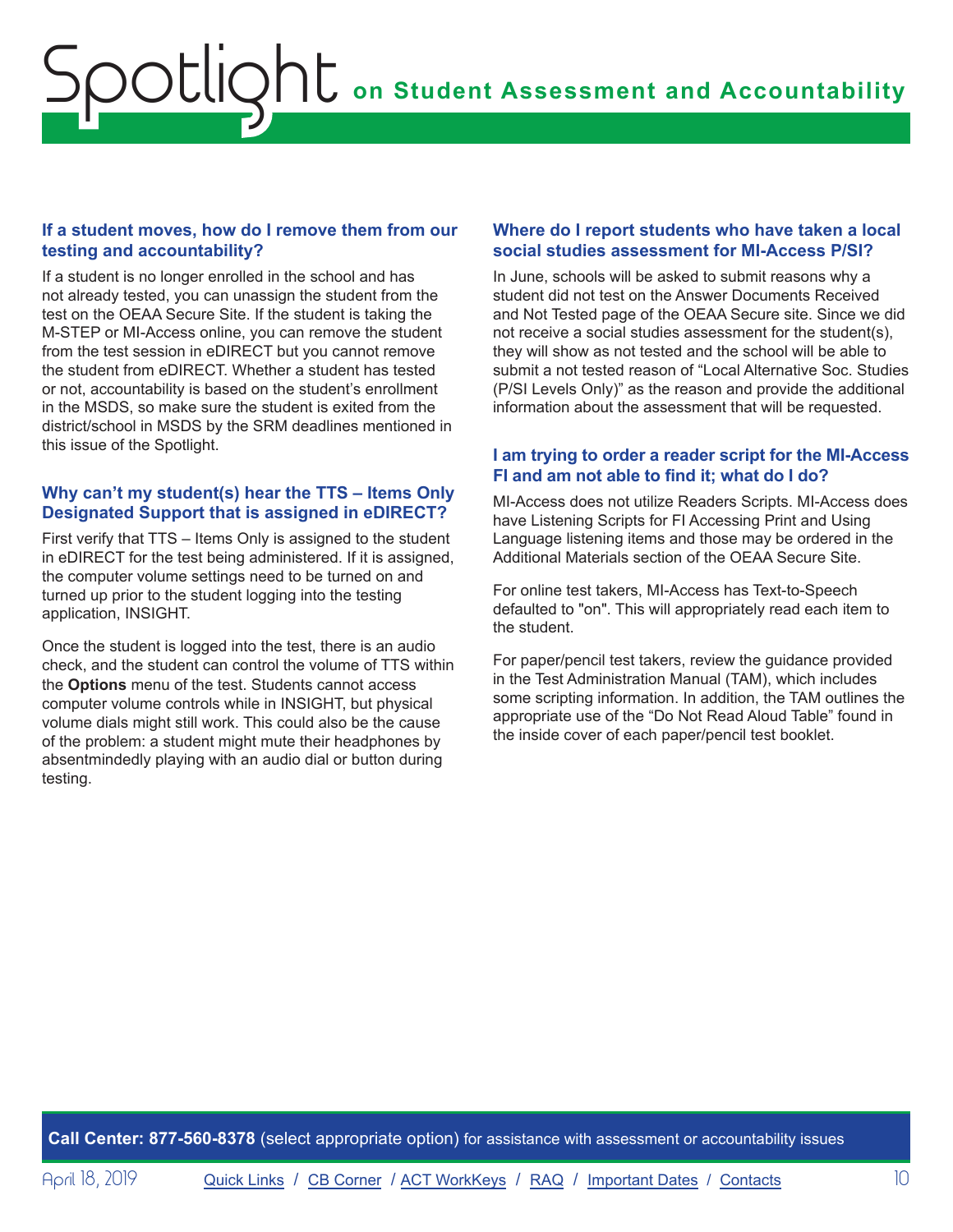# <span id="page-10-1"></span><span id="page-10-0"></span>**Important Dates**

# **Approaching Deadlines!**

### **Friday, April 19, 2019:**

• Off-Site Test Administration request window **DEADLINE** for individual students, such as homebound or students expelled with services, for **ACT WorkKeys**

### **Tuesday, April 23, 2019**

- **M-STEP (grades 5, 8, and 11)** Additional Materials Order window **NOON DEADLINE** for standard and accommodated materials
- **ACT WorkKeys** Accommodated Testing window **CLOSES**
- **SAT** and **PSAT** Accommodated Testing window **CLOSES**

### **Coming Next Week . . .**

### **Tuesday, April 23, 2019:**

• **SAT with Essay** Makeup Test Day

### **April 23 – 24, 2019:**

• **PSAT 8/9** and **PSAT 10** second Makeup window

#### **Wednesday, April 24, 2019:**

• **R**eturn **ACT WorkKeys** Accommodations tests to ACT

### **Wednesday, April 24, 2019:**

• **ACT WorkKeys** Makeup Test Day

### **April 24 – 30, 2019:**

• **ACT WorkKeys** Accommodated Makeup Test Window

### **Thursday April 25, 2019:**

• **R**eturn **ACT WorkKeys** Standard Time makeup tests to ACT

### **April 26, 2019**

• The last day to return answer sheets for **PSAT 8/9, PSAT 10, and SAT with Essay**

## **April 2019**

### **M-STEP**

### **Now – May 10, 2019**

• **M-STEP** Online Testing window – grades 5, 8, and 11

#### **April 23 – May 14, 2019 at noon**

• **M-STEP (grades 3, 4, 6, and 7)** Additional Materials Order window for standard and accommodated materials

#### **April 29 – May 31, 2019**

• **M-STEP** Online Testing Window – grades 3, 4, 6, and 7

### **MI-Access**

#### **Now – May 28, 2019 at noon**

• **MI-Access** Additional Materials Order window for standard and accommodated materials

#### **Now – May 31, 2019**

• **MI-Access** Testing window – all grades

### *(Continued on next page)*

**Call Center: 877-560-8378** (select appropriate option) for assistance with assessment or accountability issues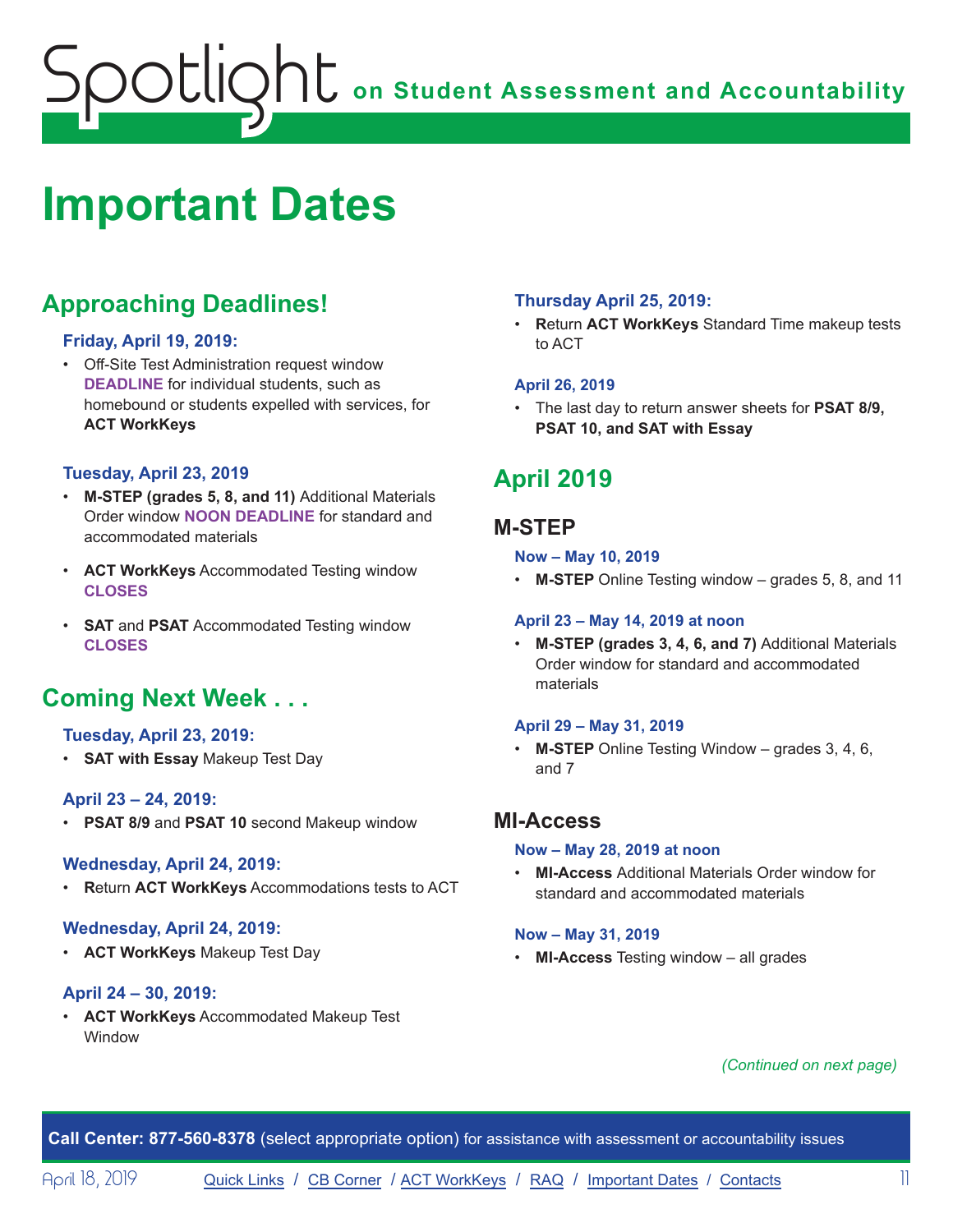### **Early Literacy and Mathematics**

### **Now – May 31, 2019**

• **Early Literacy and Mathematics Benchmark Assessments (K-2)** Testing window

### **M-STEP, MI-Access, Early Literacy and Mathematics**

### **Now – May 30, 2019:**

• Off-Site Test Administration request window for individual students, such as homebound or students expelled with services, for **M-STEP, MI-Access,**  and **Early Literacy and Mathematics Benchmark Assessments**

### **MAY 2019**

### **ACT WorkKeys**

### **May 1, 2019**

• Return **ACT WorkKeys** Accommodations makeup tests to ACT

### **May 1, 2019**

• **M-STEP** grades 5, 8, and 11 Return of Materials Deadline

#### **May 7, 2019**

• Last day **ACT** will accept answer documents for scoring and reporting

#### **May 22, 2019**

• **M-STEP** grades 3, 4, 6, and 7 Return of Materials **Deadline** 

**Call Center: 877-560-8378** (select appropriate option) for assistance with assessment or accountability issues